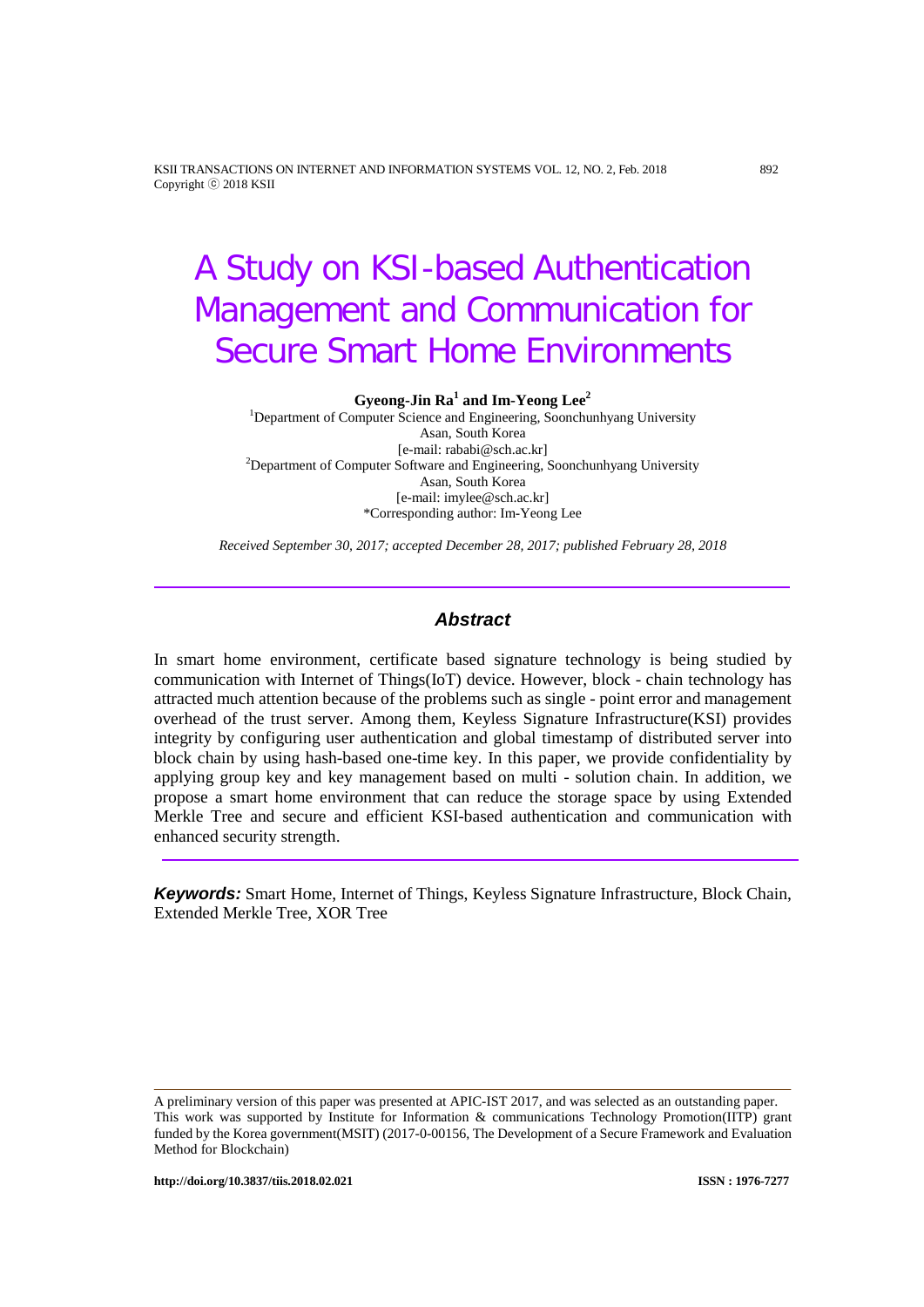# **1. Introduction**

**T**he smart home is a wired / wireless network that manages the internal devices of the house by communication between the internal IoT device, the user remote controller, and the external device. As shown in **Fig. 1**, IoT devices communicate with the external cloud server through the Internet or through the gateway, and communicate with other devices (such as the user's smartphone) to manage the inside of the house  $[1]$ . Therefore, it is essential for smart home messages to communicate securely from the attacker, and personal privacy is the most important item. In addition, low-performance IoT devices can not perform high-level computations, and therefore, it is necessary to find an appropriate relationship between security and efficiency. Therefore, the IoT message standard protocol is an X.509 certificate public key verification environment including Public Key Infrastructure(PKI), MQ Telemetry Transport or Message Queuing Tlemetry Transport(MQTT) using Accoutable Key Infrasturcture(AKI), Constrained Application Protocol(CoAP) and Transport Layer Security(TLS). The PKI's validation updates and manages the public key according to a certificate issued by a trusted third party based on a TTP (Trusted Third Party)[2-3]. However, the TTP has the overhead to handle as the user increases and the single point of failure when the TTP is taken or tampered by the attacker (**Fig. 1**). AKI is a public key verification environment of Acoountable Internet Protocol(AIP) which is a next generation self-authentication protocol, and it reduces the single point error by distributing the burden and responsibility to work on a single PKI to Integrity Log Server(ILS) and Log Validator[4]. However, it does not solve the problem of additional system building and fundamental single points of failure. Recently, the block chain, which is a core technology of bit coin, has attracted attention[5]. The block chain is decentralization and anonymity by the cooperation of the distributed network, so that all the participants can manage the open ledger and trust them. KSI is authenticated through a key generated by a hash chain rather than a key pair generated by PKI based mathematical difficulties  $[6]$ . It is also a signature that binds a message and a secret key to create a global timestamp by linking with the global coordinator time and committing it to a block chain to provide integrity. However, since KSI performs only hash operations, it is difficult to provide confidentiality. Therefore, in this paper, we provide confidentiality by encrypting with a group key based on a redundant hash chain and applying key management to protect important user privacy in a smart home. In addition, we propose a smart home environment that provides secure and efficient KSI-based authentication and communication by reducing tree creation and storage space by using Extended Merkle Tree[7].



**Fig. 1.** IoT smart home configuration process and single point of failure threat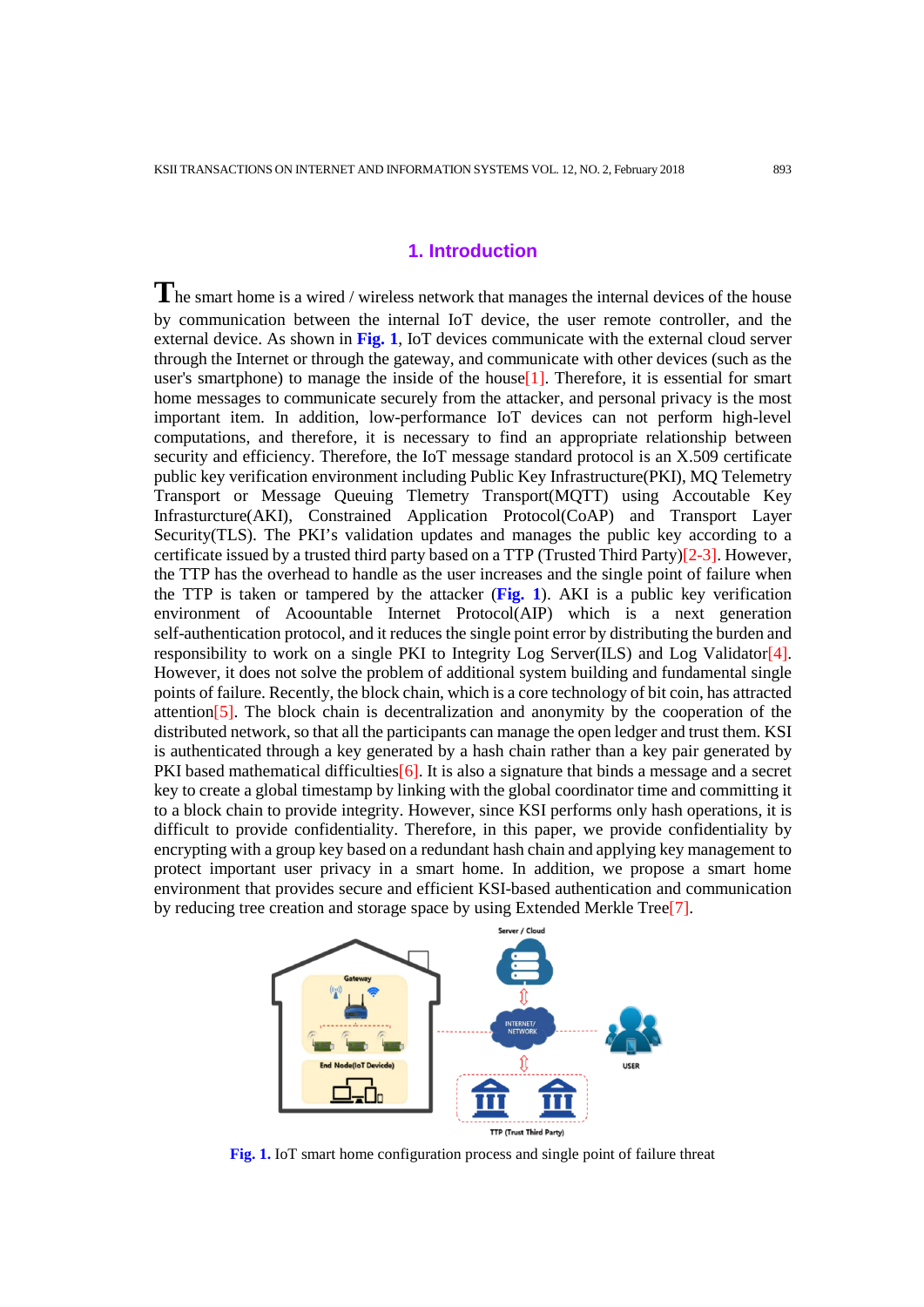894 Ra et al.: A study on KSI-based Authentication Management and Communication for Secrue Smart Home Environment

# **2. Related Work**

## **2.1 Public Key Infrastructure (PKI)**

PKI is a public key infrastructure, which means all the set of procedures such as procedures, use, storage, cancellation, etc. necessary for roles, policies, generation, management and distribution based on public keys[2]. In order to achieve the trust of the users registered in the general directory, it provides the validity in combination with the digital certificate. It provides the credibility by building the infrastructure through CA (Certificate Authority), RA (Registration Authority) and VA (Validation Authority). The digital certificate is also encrypted and managed by a third party to prove the validity of the public key. This gives the user the overall processing that takes place in the digital environment. The purpose of digital certificates is to facilitate the transfer of secure digital information of information about the scope of activities of the network such as e-commerce, Internet banking, and e-mail. The PKI consists of a certificate authority CA in the certificate issuance process that includes a list of trusted public keys, an RA that accepts requests for digital certificates, requests the CA to make a request, and a third party verification authority that verifies and verifies information in a chain. As such, the PKI has a structure for creating, distributing, using, storing, and revoking certificates that bind public key and ownership. Therefore, certificate status registration CRL (Certifitcate Revocation List) and OCSP (Online Certificate Status Protocol) And has a timestamp role with validity over time. Therefore, the use of the public key for authentication and communication between the IoT devices of the smart home is performed by judging the state management and validity of the certificate in order to verify the public key. Therefore, if the number of communication times increases or the number of IoT devices to be managed increases, the overhead to be handled by the TTP and the amount of computation of the device increase. Also, in case of a CA that depends on a single processing service, a single point of failure, a service error, may cause the failure of the IoT device and the failure of the entire smart home<sup>[5]</sup>.

## **2.2 Accountable Key Infrastructure (AKI)**

AKI is a public key verification environment of AIP which is a self - authentication protocol, and it is supplemented with PKI 's "Single point of failure". It consists of ILS and Valiadator other than the CA of the existing authentication scheme. ILS stores the certificate based on the hash tree and effectively manages the certificate and copes with data tampering quickly. Therefore, AKI guarantees the reliability of the certificate even if the threat of the secret key occurs through the distributed structure. In the smart home, the AKI-based authentication and communication design is performed with the home device and the user smartphone, and the ECDSA signature and the TLS are communicated [5]. However, additional ILS and validator construction are required, and TLS and additional systems are not fundamentally decentralized with hybrid structures.

# **2.3 Block Chain**

In a smart home environment, convenience is also important in a limited environment, but privacy is also an important security concern. Therefore, a block-chain-based IoT smart home environment has been proposed to overcome the existing single-point failure and satisfy efficient computation and security  $[8]$ . The block chain technology is used to record the same information in a distributed form in the form of a signature, which is shared by all the participants. It provides security technologies such as non-repudiation and digital signature, It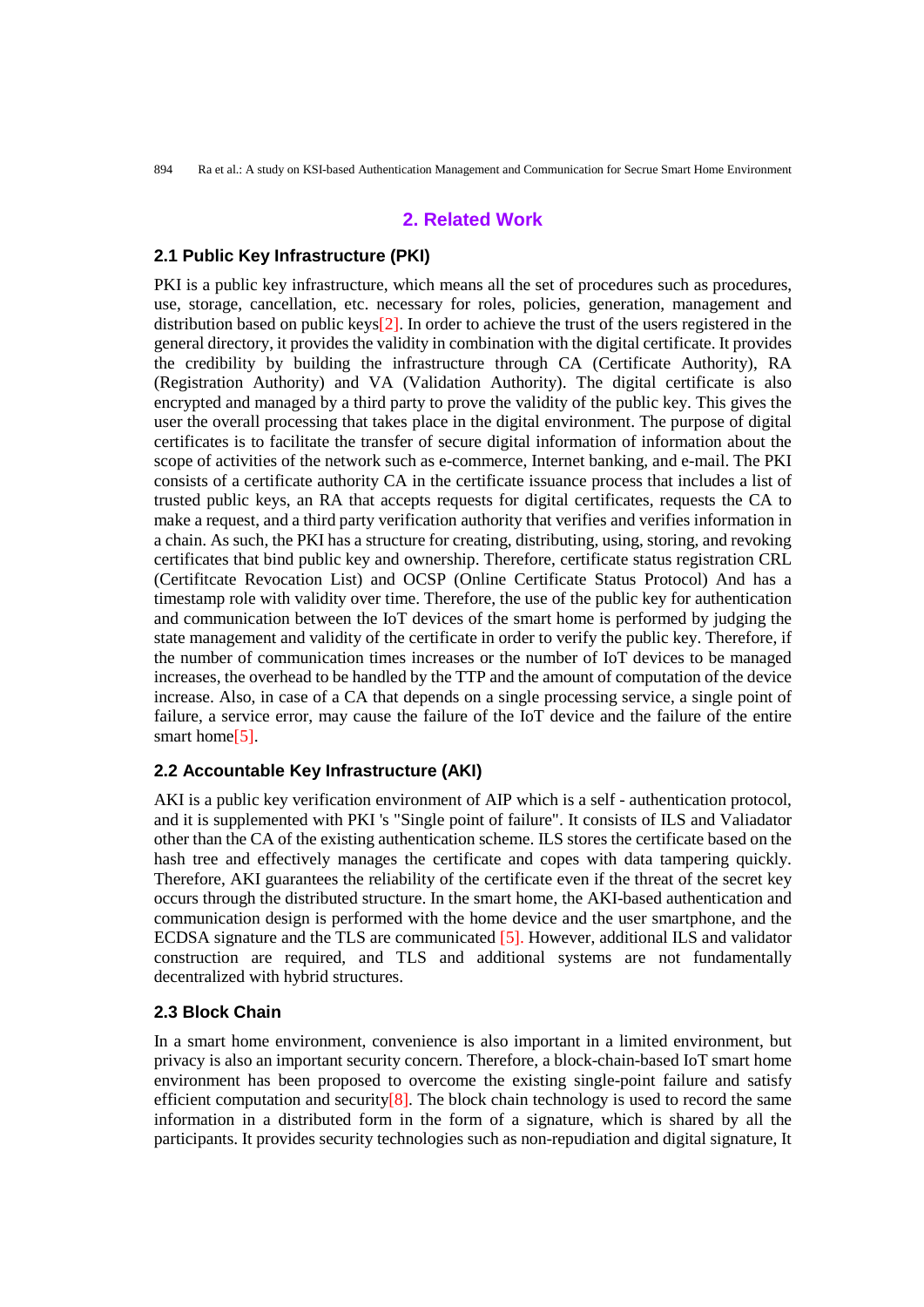has possible features. Block chaining has three main characteristics: decentralization, anonymity, and irreversibility. One of the noteworthy features is decentralization, which makes it difficult for any institution to take responsibility because all participants make up a book. Therefore, not only do you spread and collaborate overhead over a single central entity, but also reduce single point of failure. Anonymity is a PKI-based public key - a secret key signature that provides an address with a public key instead of an individual's personal identity, and provides proof of identity with a secret key. The last feature is that irreversibly, the transaction in which the participant has occurred is blocked by a certain consensus method, and then the block is added to all the books after the block is formed. The top root value of a hash tree, called the Merkle Tree, is irreversible depending on the nature of the hash, and the whole is changed even if 1 bit is different. Therefore, since it is impossible to forge data without falsifying all the hash values, the merge tree, and the book, there is a tremendous amount of calculation for counterfeiting, which is practically impossible.

## **2.4 Keyless Signature Infrastructure (KSI)**

The global timestamp using KSI computes user authentication and message integrity separately from the signature scheme of PKI based public key structure. In other words, authentication is performed by issuing a certificate with a public key-secret key structure using the irreversibility of the hash chain, and the integrity of the message is generated by the KSI's distributed server using the global timestamp value [6]. It is connected in a block chain to provide strong transparency and accessibility within network services such as the Internet<sup>[9]</sup>. Therefore, the KSI - based signature system can reduce the computational complexity of IoT device and provide secure authentication and communication environment in smart home environment which is a constrained environment. However, since KSI only uses hash operations, it does not provide confidentiality among the encryption functions provided by the existing PKI. Therefore, in a smart home environment where personal privacy protection is important, it is necessary to construct a new environment that can satisfy confidentiality and various security issues.

## **2.5 Extended Merkle Tree (XMT)**

Extended Merkle Tree is based on XOR Tree and implements the collision resistance by applying bit mask technique to the key. XOR Tree is a technique first appeared in Collison-Resistant Hashig: Towards Making UOWHF(Uninersal Onewayness Hash Function)s Practical in 1987[10]. It constructs a structure of K and a function for resistance to collision attack in a hash function of Mekle-damgard structure as Tree type, The target collision resistance (TCR) was satisfied. The hash function compresses the message without the original Key, and is designed to be robust against collision tolerance. However, for the classification and explanation of the hash function, the function composing the hash function is explained by the key value. The MD (Meklre Damgard) structure does not use a key for a function. It splits the initial message into blocks and compresses it by padding. Second, the Wide Pipe Construnction improved the security characteristics of Second Pre-image Attack and Heard Attack of MD structure. The message is padded by itself and compressed by repeating the input and output using two initial vector values a minute after block by block. We have improved the overall Coliision Resistance of the MD hash function. We then improved the security strength and efficiency of the hash function by halving the key size by Fast Wide Construction, which then uses the output as the next input value [11]. The previous MD Struction, Wide pipe Construction is a basic linear Hash, and Fast Wide Construction is an XOR Hash. XMT is classified as XOR Tree Hash, and XOR Tree Hash has the smallest key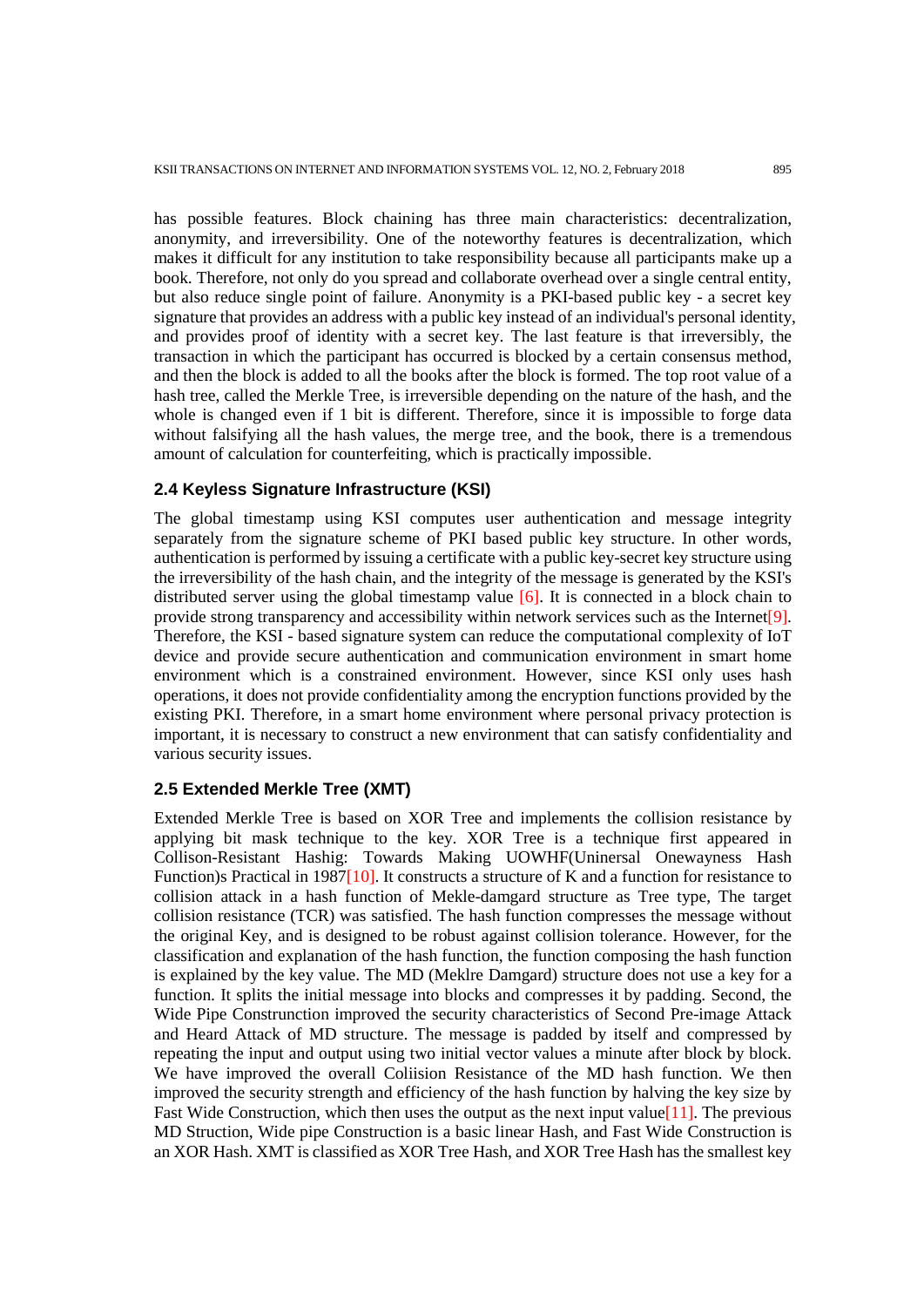

**Fig. 2.** Extended Merkle Signature and XOR Tree Configuration Method

size.Future research by Merkle Signature Scheme (MSS), Johannes Buchmann et al. It was applied to XMSS (Extended Merkle Signature Scheme). XMT is a method using general Merkle Tree and Bit Mask for high-speed implementation of hash based signature as shown in (**Fig. 2**)**.** Bit mask scheme, which is half the size of the MSS (Mekle Signature Scheme) of the same strength[12]. This has the advantages of reduced signature key length and high speed implementation. He is a candidate for the Internet Engineering Task Force (IETF) final round in 2016. Therefore, XMT has advantages of computation speed and storage size because it can maintain security strength while halving the output of Tree that IoT-Device should generate in smart home environment.

## **2.6 Double Hash Chain**

A double hash chain defends an attack that threatens the integrity of a single hash chain. A single hash chain has the risk of exposing all the values it creates in the future if the hash value is exposed. The dual hash chain arbitrarily selects *Seed* values x and y, and then generates two hash chains of length n using a one-way hash function. The confirmation value of the hash chain generated in the opposite direction. The safety of a system based on a hash function is due to the irreversibility of the hash function. By constructing a hash chain using this hash function and providing a double hash chain using two hash chains, it has higher security than a unidirectional hash chain. In this paper, we use the double hash chain to generate the session key as the confirmation value of the chain.

# **3. Security Requirements**

The security requirements for KSI - based authentication management and communication for the secure smart home environment proposed in this study are as follows.

- Signer certification: Anyone can verify the signer of the signature.
- No forgery: Only legitimate signers should be able to generate signatures.
- **Reusable**: The signature of the data should not be used as a signature of other data.
- **Can not change**: The contents of the signed data must not be changed.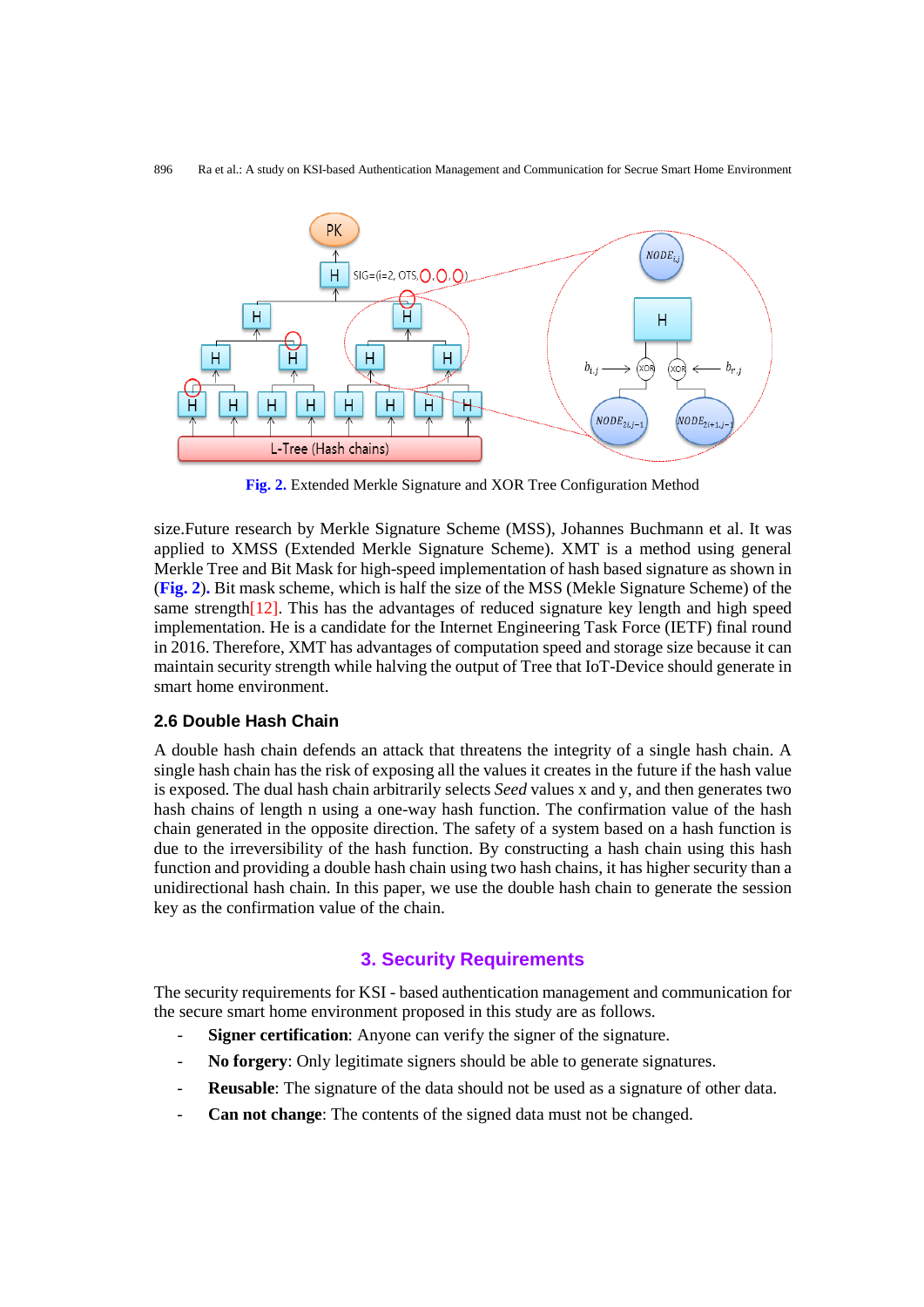- **Non-repudiation**: The signer must not be able to deny the fact that he or she has signed it.
- **Data confidentiality**: Only authorized users should be able to access information assets.
- **Data Integrity:** Only authorized users should be able to change information assets.
- System Availability: Must be accessible by authorized users at the appropriate time.
- **Mutual Authentication**: Mutual authentication should be ensured through the smart home device key, and the session key must be agreed.
- In addition, since the hash functions used for authentication management and communication based on KSI have safety based on the hash strength to be used, the following security requirements are required.
- **Efficiency**: The calculation efficiency of the hash function should be good.
- **- One-wayness:** Finding x with  $H(x) = h$  should be computationally infeasible.
- **Weak collision avoidance:** When x is given, it should be computationally impossible to find y (x) with H  $(x) =$  H  $(y)$ .
- **Strong collision avoidance**: It is computationally impossible to find any  $(x, y)$  pair with  $H(x) = H(y)$ .

Finally, the attacks that can occur in this research environment are as follows.

- **MITM (Man In The Middle) Attack**: On a protocol that does not validate the public key, the intermediary can manipulate the network communication to eavesdrop or manipulate the contents.
- **Replay Attack:** It is possible to impersonate a legitimate user by copying a valid message on a protocol that uses the same key repeatedly, and then retransmitting it later.

## **4. Proposal Scheme**

A device that is difficult to communicate directly with KSI in the smart home communicates using a gateway repeater through signals such as Bluetooth Low Energy (BLE) WiFi. Users who use smart home service control and manage IOT devices in the home through communication with external gateway through a controller like smart phone.

In this paper, we propose a preprocessing process to generate a key for communication and a communication process with IoT Device in a smart home and User Controller through KSI. Proposed scheme 1 is user controll IoT device and smart phone with the gateway. The other proposed scheme 2 is communicatein IoT device and smart phone without the gateway.

## **4.1 System Parameters**

The system coefficients of the proposed scheme are as follows. The participating objects are IoT Device, SmartPhone, Gateway, KSI Sever. These are identified by the unique number, and ID. There is an initial shared secret key for session key distribution and session key distribution between objects, and a secret key, a public key pair, a hash chain, and a hash tree for KSI-to-object communication are generated. Thereafter, there is a time stamp value generated by KSI, and all hash trees are bit masked through the stored XMT.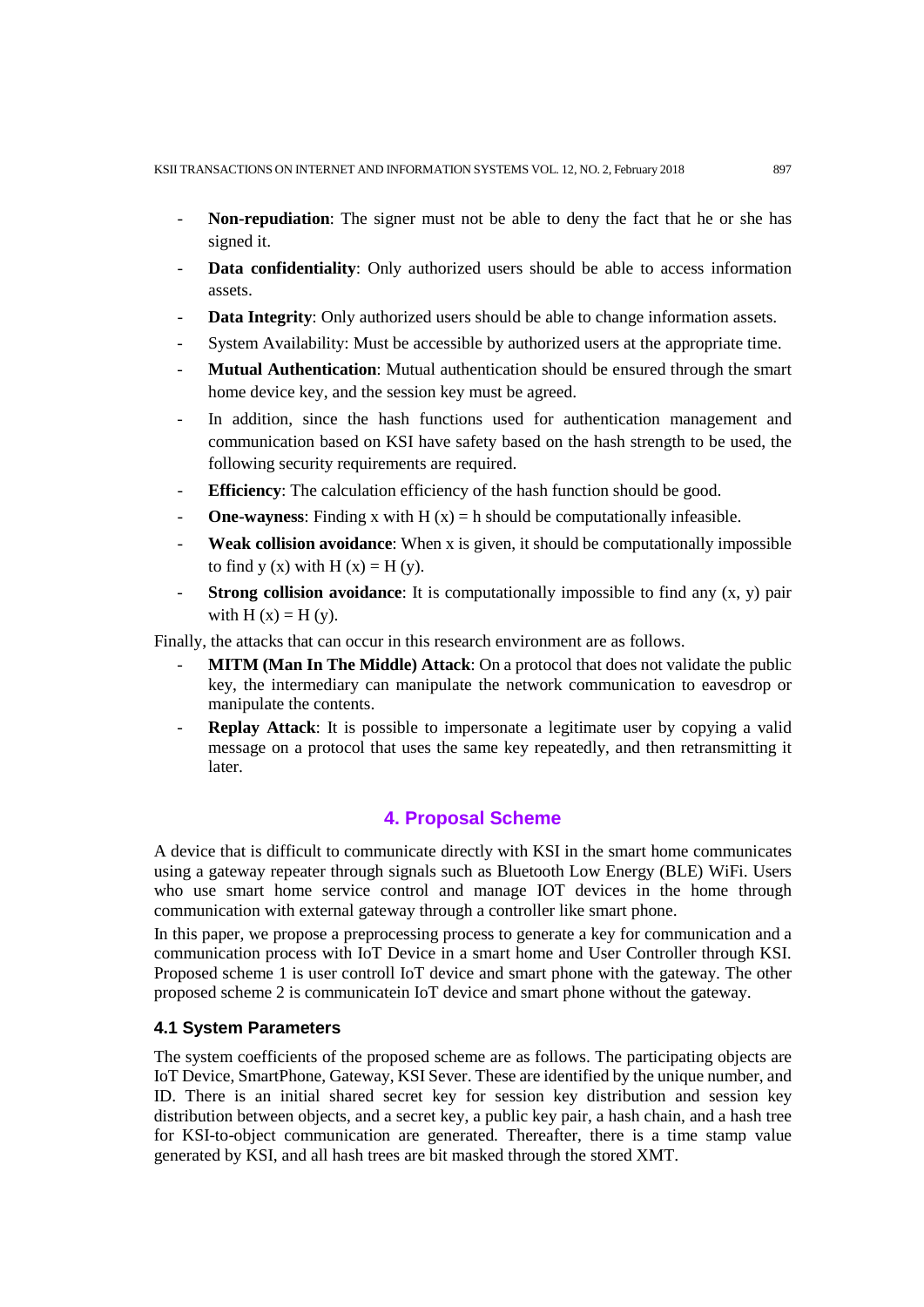- $ID_{Dev}$ : Device Serial Number
- $SM<sub>IMHI</sub>$ : Smartphone IMEI Number
- $ID_s$ : KSI Server identifier
- $IV_k$ : Initial Shared symmetric Key
- $Z_i$ : Device private key generated from SEED
- $Z_0$ : Last value generated by the private key and hash chain, public value
- $r$ : The hash tree root value generated by the hash chain, the public value
- $C_i$ : Authentication Path sibling node used to efficiently calculate the  $r$  value
- $S_t$ : timestamp value of the message generated by the global hash tree
- $t_0$ : Device public value creation timestamp
- $t_n$ : Message time value with authentication session key,  $t_n = t_0 + i$
- $-P_n$ : Device and gateway communication session key
- $SK_i$ : Device and gateway communication session key  $SK_i = Z_i \oplus P_{n-i}$

## **4.2 Proposed Scheme 1**

Proposed scheme 1 is the process of communication with KSI through IOT device which wants to communicate with external user SmartPhone as shown in **Fig. 3**.

#### **4.2.1 Preliminary preparation**

## **1) Key generation for communication with KSI**

A device generates hashed values through random SEED and repeats the hashes in one

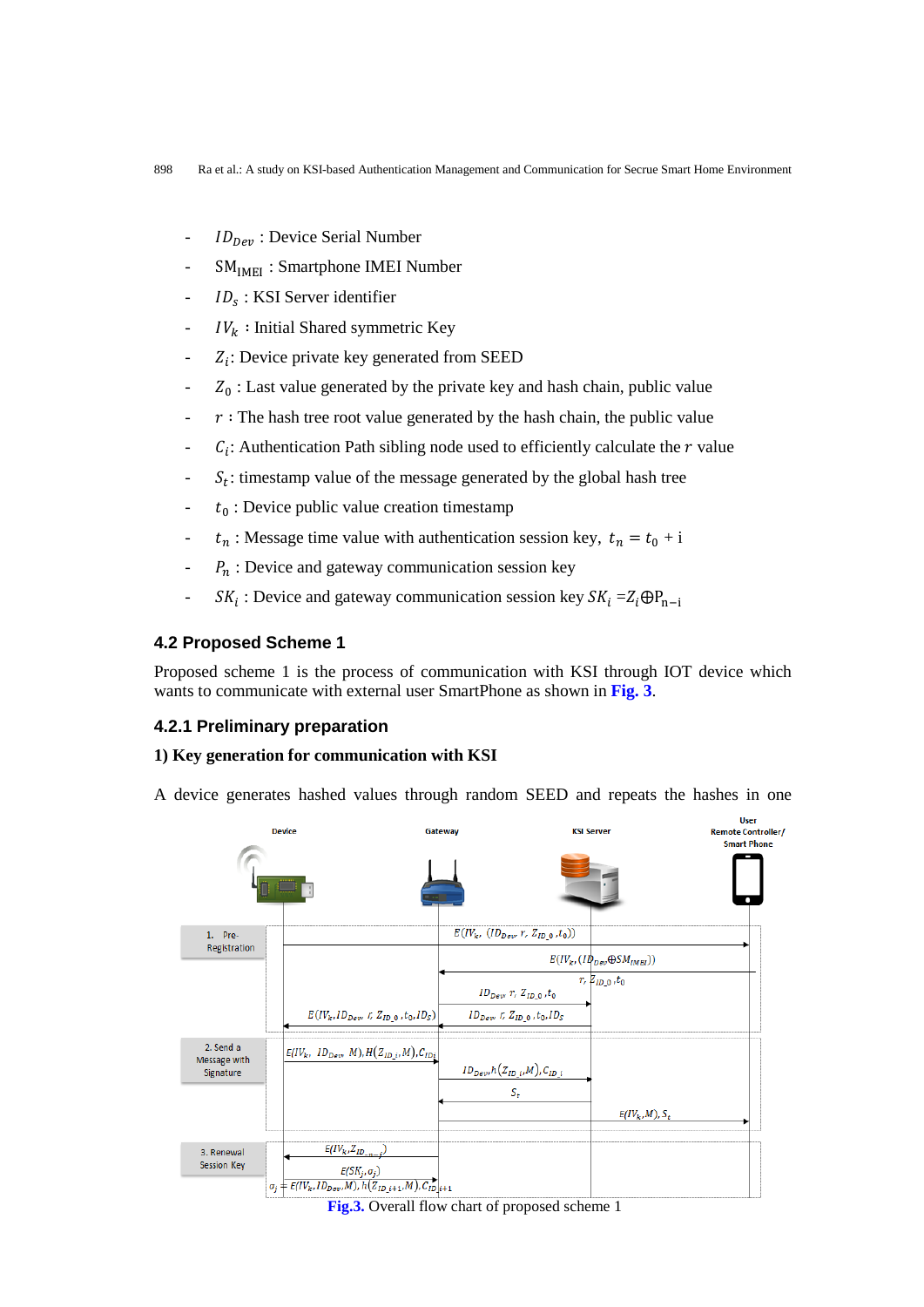direction. Then, we use the root value of the hash tree created by weaving the entire tree using the extended Merkle tree and finally generate the hash value as a public key.

$$
Z_i = h(Z_{i+1})
$$
  
\n
$$
Z_{i,j} = h((Z_{2i,j-1} \oplus b_{l,j}))/(Z_{2i+1,j-1} \oplus b_{r,j}))
$$
 (1)

#### **2) Key generation for communication with Gateway**

The device sends the private key through the Gateway to the KSI using the symmetric key previously shared with the gateway. The session key for communication then computes the session key of the next communication using a double-hash chain operation of a one-time private key used for the KSI authentication of a device and the one-time key of the gateway.

$$
SK_i = Z_{i+1} \oplus P_{n-i} \tag{2}
$$

## **4.2.2 Communication with Device-Gateway-Smartphone**

#### **1) Device Registration**

*Step 1*. A device that wants to generate a new certificate sends  $E(10R_{per}, r, Z_0, t_0)$  to a smartphone.

*Step 2*. The SmartPhone decrypts the message received from the device and passes the value of  $ID_{Dev} \oplus SM_{IMEI}$  and the value r, Z<sub>0</sub>, t<sub>0</sub> to the gateway.

*Step 3*. The Gateway sends  $ID_{Dev}$ ,  $r$ ,  $Z_0$ ,  $t_0$  to KSI server.

*Step 4*. The KSI server sends the registered certificate to the Gateway with Server ID,  $ID_s$ .

*Step 5*. The Gateway sends the certificate information  $ID_{Dev}$ ,  $r$ ,  $Z_0$ ,  $t_0$ ,  $ID_S$  to the Device.

### **2) Sending a message**

*Step 1*. The device sends  $E(IV_k, (ID_{per}, M))$ ,  $h(Z_i, M), C_i$  to the Gateway, along with the message to be transmitted.

*Step 2*. The gateway decrypts the received content and transmits only the hash value of the message and the device certificate information to the KSI to obtain the unique global timestamp value of the message along with the authentication of the device.

*Step 3*. The Gateway forwards the message to the SmartPhone, including the message  $E(I V_k, M)$ ,  $S_t$  encrypted with the initial symmetric key and the global timestamp value.

## **3) Renewal of the session key**

*Step 1*. The Gateway sends  $E(IV_k, P_{n-i})$  to the Device which encrypts the private key with its initial symmetric key in its hash chain and updates the session key.

*Step 2*. The Device calculates the session key using the information received from the Gateway and subsequently performs the communication.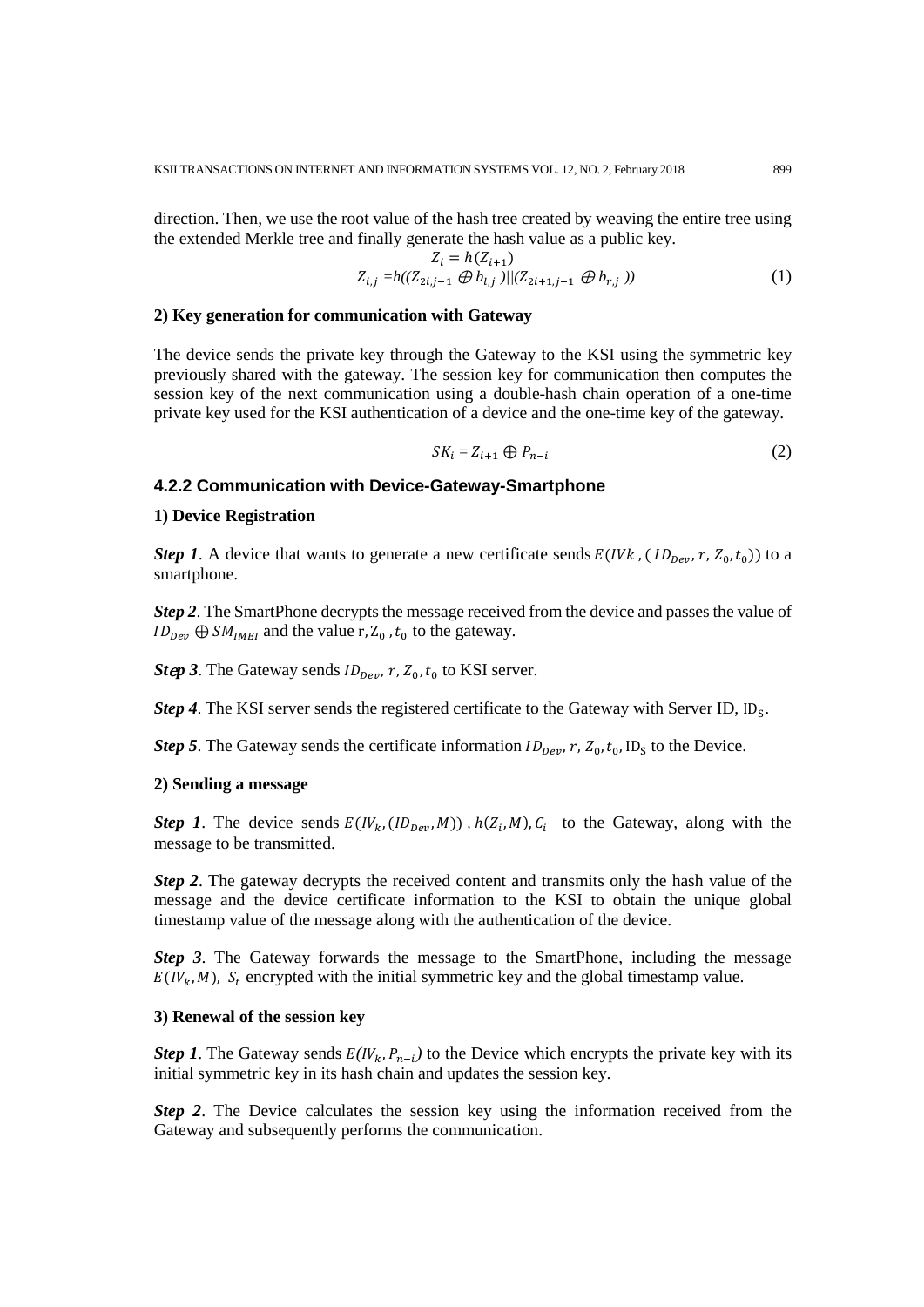900 Ra et al.: A study on KSI-based Authentication Management and Communication for Secrue Smart Home Environment

$$
E(SK_i, \sigma_i)
$$
  
\n
$$
\sigma_i = E(IV_k, ID_{Dev}, M), h(Z_{i+1}, M), C_{i+1})
$$
\n(3)

#### **4.3 Proposed Scheme 2**

As shown in **Fig. 4**, the proposed scheme2 is a communication process between KSI and an IoT device that wants to communicate with an external user SmartPhone without gateway.

#### **4.3.1 Preliminary preparation**

#### **1) Key generation for communication with KSI**

A device generates hashed values through random SEED and repeats the hashes in one direction. Then, we use the root value of the hash tree created by weaving the entire tree using the extended Merkle tree and finally generate the hash value as a public key.

$$
Z_i = h(Z_{i+1})
$$
  
\n
$$
Z_{i,j} = h((Z_{2i,j-1} \oplus b_{l,j}) \mid ((Z_{2i+1,j-1} \oplus b_{r,j}))
$$
\n(4)

#### **2) Key generation for communication with smartphone**

The device sends the private key through the Gateway to the KSI using the symmetric key previously shared with the gateway. The session key for communication then computes the session key of the next communication using a double-hash chain operation of a one-time private key used for the KSI authentication of a device and the one-time key of the gateway.



 $SK_i = Z_{i+1} \oplus P_{n-i}$  (5)

**Fig. 4.** Overall flow chart of proposed scheme 2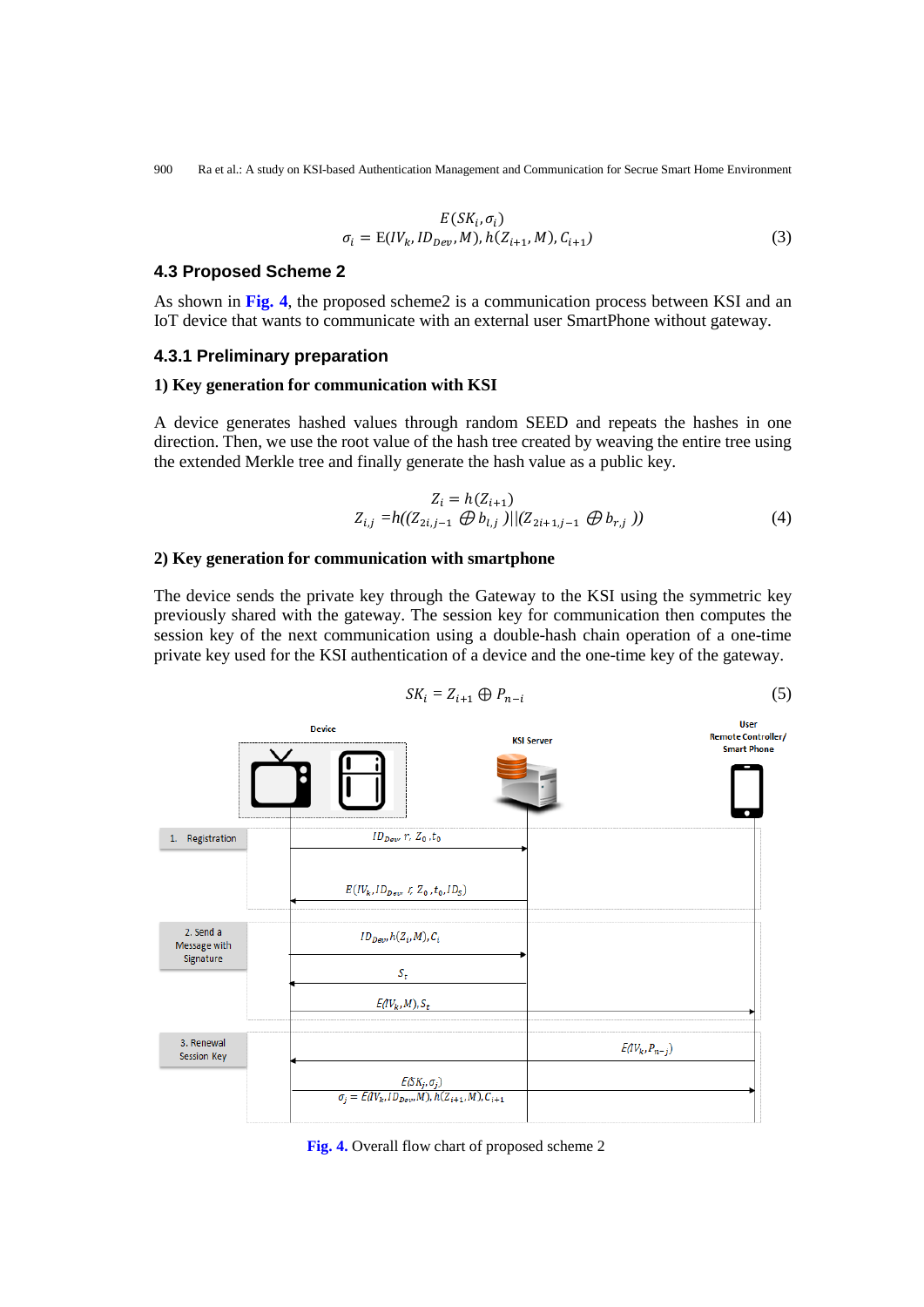## **4.3.2 Communication with Device-Smartphone**

#### **1) Device Registration**

*Step 1*. A device that wants to generate a new certificate sends  $E(11/k, (1D_{\text{Dev}}, r, Z_0, t_0))$  to a smartphone.

*Step 2*. The Smartphone decrypts the message received from the device and passes the value of  $ID_{Dev} \oplus SM_{IMEI}$  and the value r, Z<sub>0</sub>, t<sub>0</sub> to KSI server.

*Step 3*. The KSI server sends the registered certificate to the Gateway with Server ID ID<sub>S</sub>. and sends the certificate information  $ID_{Dev}$ ,  $r$ ,  $Z_0$ ,  $t_0$ ,  $ID_S$  to the Device.

#### **2) Sending a message**

*Step 1*. The device sends the device certificate information  $E(W_k, (ID_{Dev}, M))$ ,  $h(Z_i, M), C_i$  to KSI server along with the message to be transmitted.

*Step 2*. The KSI creates the unique global timestamp value of the message along with the authentication of the device.

*Step 3*. The Gateway sends the message to the SmartPhone, including the message  $E(IV_k, M)$ ,  $S_t$  encrypted with the initial symmetric key and the global timestamp value.

#### **3) Renewal of the session key**

*Step 1*. The Gateway sends  $E(IV_k, P_{n-i})$  to the Device which encrypts the private key with its initial symmetric key in its hash chain and updates the session key.

*Step 2*. The Device calculates the session key using the information received from the Gateway and subsequently performs the communication.

$$
E(SK_i, \sigma_i)
$$
  
\n
$$
\sigma_i = E(IV_k, ID_{Dev}, M), h(Z_{i+1}, M), C_{i+1}
$$
\n(6)

# **5. Analysis**

## **5.1 Safety analysis**

The security of the proposed scheme is analyzed according to the security requirements in the smart home environment (**Table 1).**

- **Signer authentication**: The proposed scheme enables the signer authentication by verifying the signature with KSI whenever necessary, through the KSI signature information received from the sender.
- **No forgery**: Only users with legitimate information through a hash keychain can generate a signature.
- **Non-reusable**: The signature is signed with a single-use key and is not reusable because it checks the index i value of the global timestamp corresponding to the key and signature.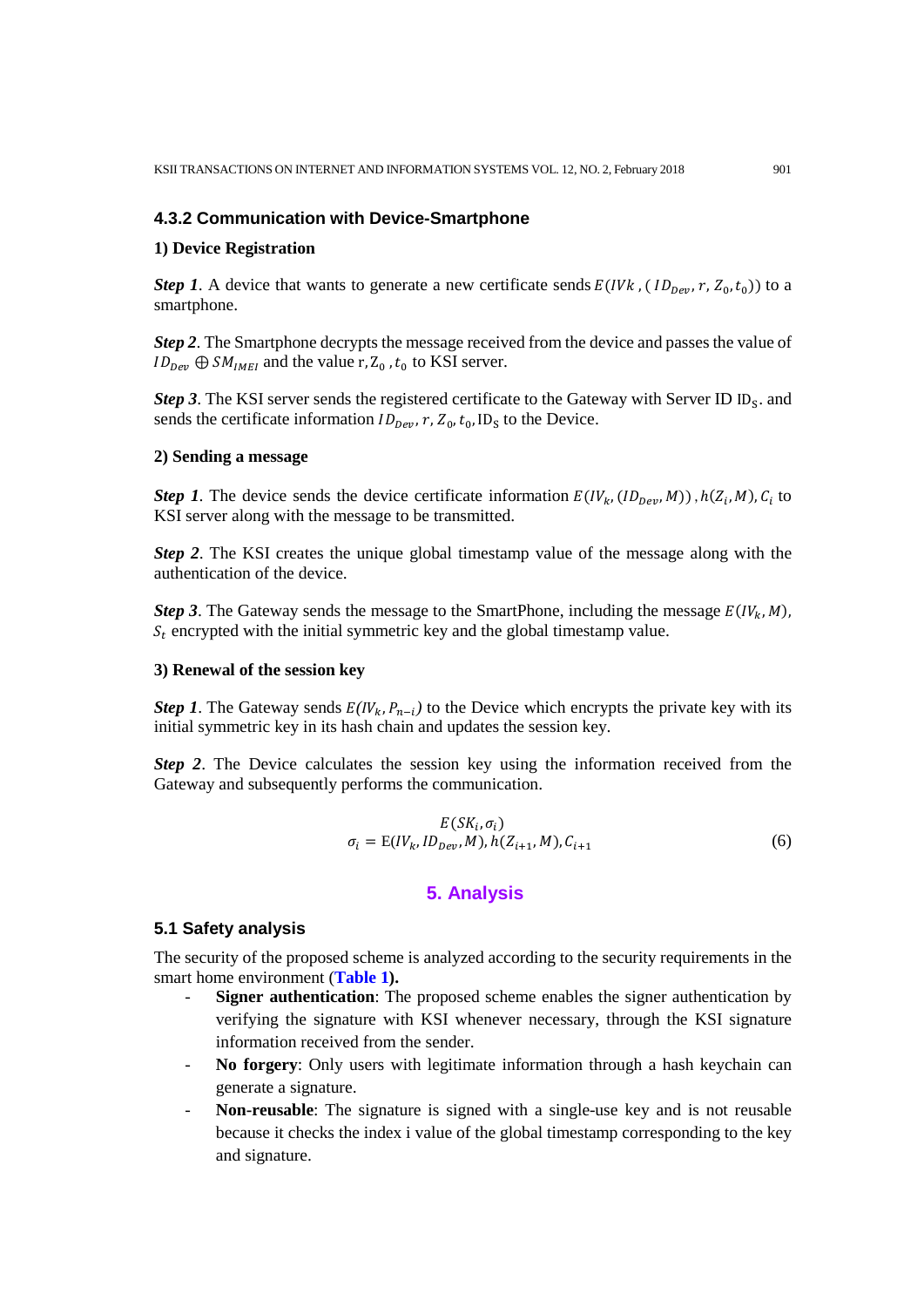|                                                                                                                                                                   | <b>PKI</b>        | <b>AKI</b>                           | <b>KSI</b>           | <b>Proposed</b><br>Scheme 1   | <b>Proposed</b><br>Scheme 2 |
|-------------------------------------------------------------------------------------------------------------------------------------------------------------------|-------------------|--------------------------------------|----------------------|-------------------------------|-----------------------------|
| Process of achieve<br>(Message)<br>Communication)                                                                                                                 | $3E+3D+2H+$<br>2C | $3E+3D+2H+$<br>1 <sup>C</sup>        | $3E+3D+$<br>$1H+2$   | $3E+3D+1H+$<br>$2\bigoplus$   | $1E+1D+1H+$<br>$2\bigoplus$ |
| Authentication<br>Management                                                                                                                                      | CA.<br>RA.        | Integrity Log<br>Server<br>Validator |                      | Keyless Server<br>Block chain |                             |
| MITM/<br>Replay Attack                                                                                                                                            | Weak              | Defense                              | Defense              | Defense                       | Defense                     |
| Confidentiality                                                                                                                                                   | $\Omega$          | X                                    | X                    | $\Omega$                      | $\Omega$                    |
| Quantum-Immune                                                                                                                                                    | X                 | X                                    | $\Omega$             | $\Omega$                      | $\Omega$                    |
| Hash Tree<br>Security Strength                                                                                                                                    |                   | k<br>$2\overline{2}$                 | k<br>$2\overline{2}$ | $2^k$                         | $2^k$                       |
| $k$ : Hash Ouput length, E: Encryption D: Decryption, C: ECDSA<br>$H:$ Hash Operation, $\bigoplus$ : XOR Operation d : Tree Depth<br>$O:$ Offer<br>$X: Not$ Offer |                   |                                      |                      |                               |                             |

**Table 1.** Analysis of Proposed Scheme

- **Unchangeable:** Once created, the signature is created at a unique time and is subsequently committed to the block chain.
- **Nonrepudiation**: The signer authenticates and signs the user through a hash keychain, which is the irrelevance of the hash, which is the only private key that is known only to the user.
- **Data confidentiality**: Only the authorized user through the session key in the smart home checks the message and provides confidentiality.
- **Data Integrity**: KSI's global timestamp allows integrity of the data because only authorized users can access the hash keychain.
- **System Availability**: As long as the Internet connection between the KSI server and the IoT device is established, authorized users are always available to provide system availability.
- Mutual Authentication: Mutual authentication is possible through session key between smart home devices, and session key can be agreed through multiple hash chains.
- **MITM / Reply Attack**: KSI defends MITM attack by issuing a hash tree-based certificate generated with a pair value based on user's public key and ID of devices. Also, the private key of the hash keychain defends the Reply Attack with a one-time key.
- **Quantum-Immune**: uses a hash key chain and a hash tree-based one-time key to immunize against the vulnerability of the public key-private key of the quantum computing based on existing mathematical difficulties.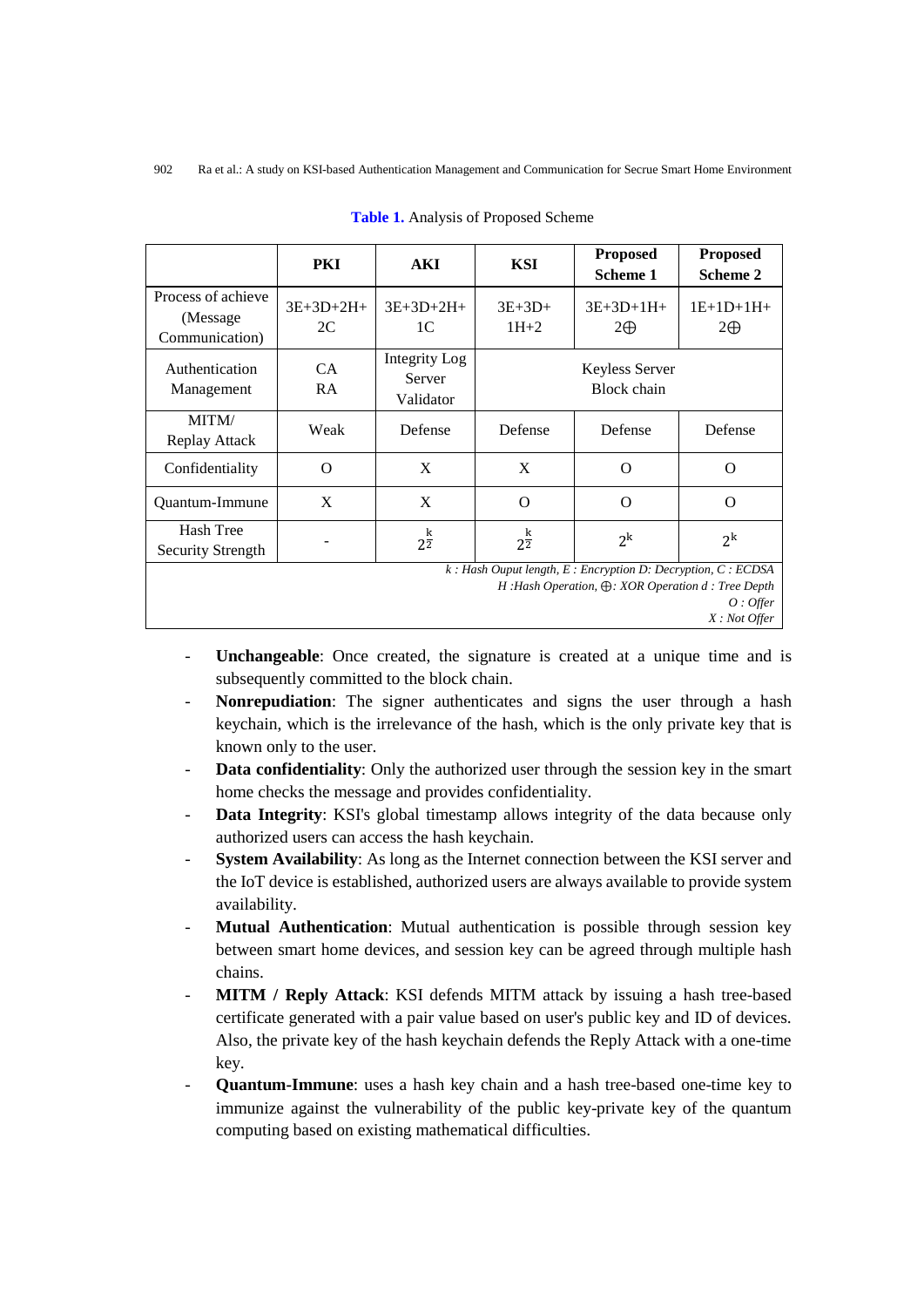Security Strength: Extended Merkle Tree outputs a half of the XOR Tree bit masking, which is equal to the collision resistance of general Merkle Tree. Therefore, the collision resistance according to the same amount of power is doubled according to the birthday paradox hypothesis [12].

## **5.2 Analysis of efficiency**

Analyze the efficiency of signing speed and the overall number of communications (see Figure 5). The proposed encryption algorithm uses SHA-2 and ECDSA (ECC256), and KSI and AES use 128bit. Compared with RSA 3072 X.509 against the same security strength, JAVA JCE based Eclipse Tool was used. The signature generation and communication times were the fastest and signing speed was slowest with X.509 based certificates.



**Fig. 5.** Proposed sheme analysis graph

## **6. Conclusion**

The smart home is a wired / wireless network that manages the internal devices of the house by communication between the internal IoT device, the user remote controller, and the external device. As shown in Figure 1, IoT devices communicate with other devices (smartphones of users) by transmitting messages to an external cloud server through the Internet or through a gateway, and provide convenience of smart home access through the Internet. However, it is essential that the message of the smart home is directly communicated to the privacy of the user and securely communicated from the attacker. In addition, in the case of low-performance IoT devices, high computation can not be performed, so it is very important to find an appropriate relationship between security and efficiency. Therefore, in this paper, we analyzed the research items applied in the existing smart home environment and analyzed the applicable technology. Therefore, we propose a secure smart home authentication and communication scheme based on KSI using XOR Tree of double hash chain and Extend Merkle Hash Tree. This satisfies the security requirements of digital signatures according to the proposed scheme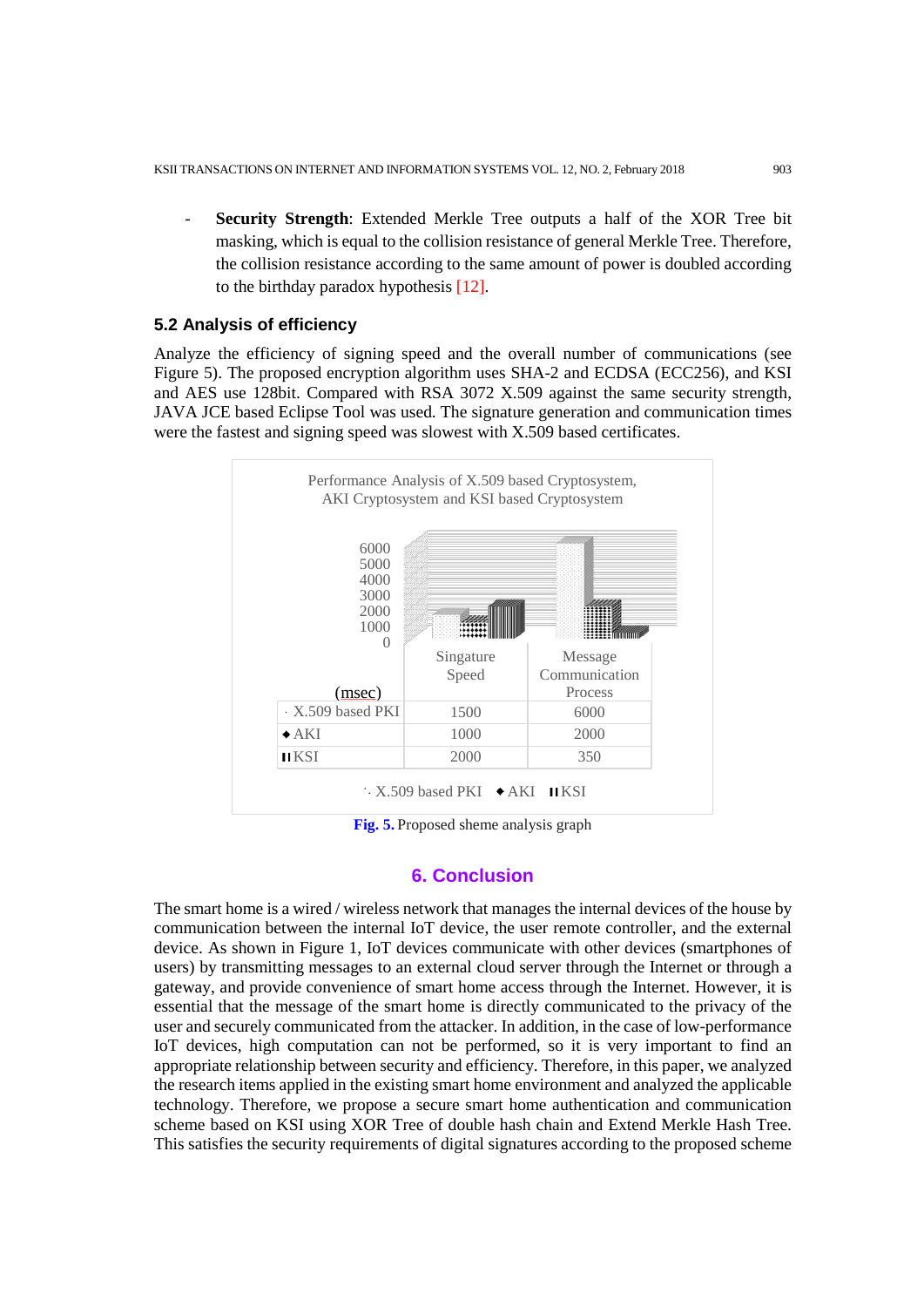analysis, but also eliminates the structure of the existing PKI and AKI TTP based certificate system, and improves the safety and efficiency by defending the vulnerability.

#### **References**

- [1] T.Mendes, R. Godina, E. Rodrigues, Matias. M, Catalão. J. C, &, J. P, "Smart home communication technologies and applications," *Wireless protocol assessment for home area network resources*. Energies, pp. 7279-7311, 2015[. Article \(CrossRef Link\).](https://doi.org/10.3390/en8077279)
- [2] M. Schukat, & P. Cortijo, "Public key infrastructures and digital certificates for the Internet of things," in *Proc. of Signals and Systems Conference (ISSC)*, pp. 1-5, 2015[. Article \(CrossRef Link\).](https://doi.org/10.1109/ISSC.2015.7163785)
- [3] S. M. Kim, H. S. Choi, & W. S. Rhee, "IoT home gateway for auto-configuration and management of MQTT devices. In Wireless Sensors (ICWiSe)," in *Proc. of IEEE Conference on*, pp. 12-17, 2015. [Article \(CrossRef Link\).](https://doi.org/10.1109/ICWISE.2015.7380346)
- [4] Zhang, X., Hsiao, H. C., Hasker, G., Chan, H., Perrig, A., & Andersen, D. G., "SCION: Scalability, control, and isolation on next-generation networks," in *Proc. of Security and Privacy (SP), IEEE Symposium on*, pp. 212-227, 2011[. Article \(CrossRef Link\).](http://ieeexplore.ieee.org/abstract/document/5958031/)
- [5] B.W. Jin, J.O. Park and M.S. Jeon, "A Study on Authentication Management and Communication Method using AKI Based Verification System in Smart Home Environment," *Journal of IIBC*, Vol.16, No.6, pp.25-31, 2016. [Article \(CrossRef Link\).](http://www.earticle.net/Article.aspx?sn=291287)
- [6] A.Buldas, A.Kroonmaa, & R.Laanoja, "Keyless signatures' infrastructure: How to build global distributed hash-trees," in *Proc. of Nordic Conference on Secure IT Systems*, pp. 313-320, 2013. [Article \(CrossRef Link\).](https://doi.org/10.1007/978-3-642-41488-6_21)
- [7] G.J. Ra, Y.H. Park, & I.Y. Lee, "A Study on Secure Home System using KSI," in *Proc. of Asia Pacific International Conference on Information Science and Technology*, 2017.
- [8] A.Dorri, S. Kanhere, R.Jurdak, & P.Gauravaram, "Blockchain for IoT security and privacy: The case study of a smart home," in *Proc. of Pervasive Computing and Communications Workshops (PerCom Workshops), 2017 IEEE International Conference on IEEE*, pp. 618-623, 2017. [Article \(CrossRef Link\).](https://doi.org/10.1109/PERCOMW.2017.7917634)
- [9] C. Jämthagen, and M. Hell, "Blockchain-based publishing layer for the Keyless Signing Infrastructure," in *Proc. of 13th IEEE International Conference on Advanced and Trusted Computing*, IEEE--Institute of Electrical and Electronics Engineers Inc, 2016. [Article \(CrossRef Link\).](https://doi.org/10.1109/UIC-ATC-ScalCom-CBDCom-IoP-SmartWorld.2016.0072)
- [10] M. Bellare, & P. Rogaway, "Collision-resistant hashing: Towards making UOWHFs practical," in *Proc. of Advances in Cryptology-CRYPTO'97: 17th Annual International Cryptology Conference, Santa Barbara, California, USA*, August 1997. Proceedings, pp. 470, 1997. [Article \(CrossRef Link\).](https://doi.org/10.1007/BFb0052256)
- [11] E.Dahmen, K.Okeya, T.Takagi, & C. Vuillaume, "Digital Signatures Out of Second-Preimage Resistant Hash Functions," *PQCrypto5299*, pp. 109-123, 2008. [Article \(CrossRef Link\).](https://doi.org/10.1007/978-3-540-88403-3_8)
- [12] J. Buchmann, E. Dahmen and A. Hulsing, "XMSS-a practical forward secure signature scheme based on minimal security assumptions," in *Proc. of Post-Quantum Cryptography: 4th International Workshop*, pp. 117-129, 2011. [Article \(CrossRef Link\).](https://doi.org/10.1007/978-3-642-25405-5_8)